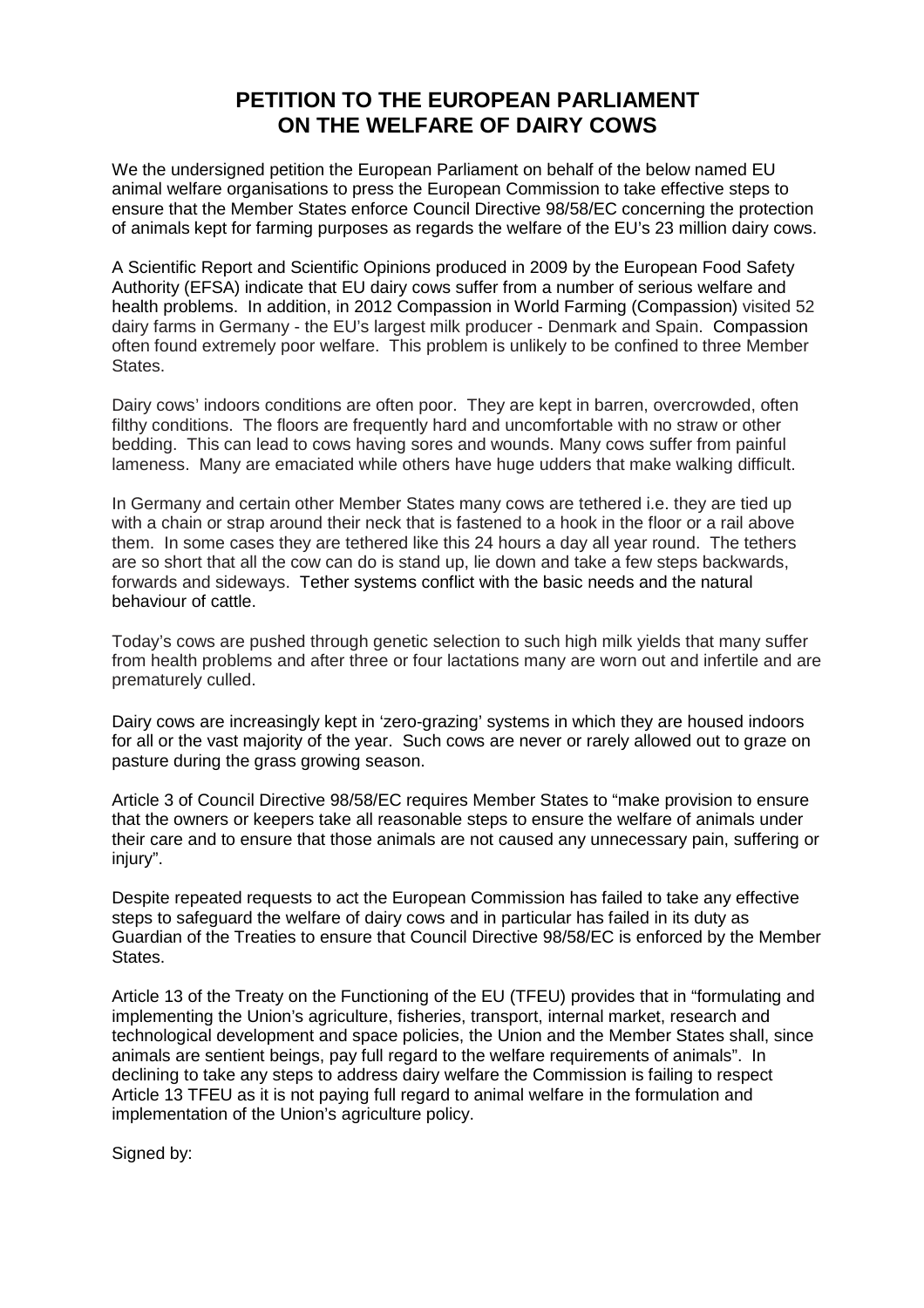| Signature              | <b>Name</b>                           | Organisation                                                           | <b>Position in</b><br>organisation | <b>Nationality</b> | <b>Permanent</b><br><b>Address</b>                                                                                    |
|------------------------|---------------------------------------|------------------------------------------------------------------------|------------------------------------|--------------------|-----------------------------------------------------------------------------------------------------------------------|
| <i>Yetel</i> Stevenson | Peter<br>Stevenson                    | Compassion in<br><b>World Farming</b>                                  | <b>Chief Policy</b><br>Adviser     | GB                 | <b>River Court</b><br>Mill Lane<br>Godalming<br>GU7 1EZ, UK<br>peter@ciwf.org                                         |
|                        | <b>Bibi Mollerup</b>                  | <b>Dyrenes Venner</b>                                                  | Campaign<br>Manager                | Denmark            | Rørholmsvej 5<br>2970 Hørsholm<br>Denmark                                                                             |
| Tureleeep              | Reineke<br><b>Hameleers</b>           | Eurogroup for<br>Animals                                               | Director                           | Netherlands        | 6 rue des<br>Patriotes<br>B-1000 Brussels<br>Belgium                                                                  |
| S horenzen             | Prof Dr Siebert PROVIEH -<br>Lorenzen | VgtM e.V                                                               | President                          | Germany            | Küterstraße 7-9<br>24103 Kiel<br>Germany                                                                              |
| hubby Anderson         | Libby<br>Anderson                     | OneKind                                                                | Policy Director                    | GB                 | 10 Queensferry<br><b>Street</b><br>Edinburgh EH2<br>4PG, UK                                                           |
|                        | Julia<br>Havenstein                   | Animals' Angels                                                        | Head of<br>Investigations          | Germany            | Rossertstr, 8<br>$D - 60323$<br>Frankfurt<br>Germany                                                                  |
|                        | Gabriela<br>Papadopova                | Intimate With<br><b>Nature Society</b>                                 | Director                           | <b>Bulgaria</b>    | 191 "G.S.<br>Rakovski" Str.,<br>entr. B, 1 <sup>st</sup> floor<br>"Sredetz"<br>Municipality<br>Sofia 1000<br>Bulgaria |
| Pecule F. Johnson      | Pernille Fraas<br>Johnsen             | Danish Animal<br><b>Welfare Society</b><br>Dyrenes<br>Beskyttelse)     | <b>Chief Policy</b><br>Adviser     | Denmark            | Alhambravej 15<br>1826 Frb.C<br>Denmark                                                                               |
|                        | Jo Swabe                              | Humane Society EU Executive<br>International /<br>Europe               | <b>Director</b>                    | GB                 | Level 21, Bastion<br>Tower, 5 Place<br>du Champ de<br>Mars, B-1050<br>Brussels,<br>Belgium                            |
|                        | Alberto Díez<br>Michelena             | <b>ANDA (National</b><br>Association for<br>the Defence of<br>Animals) | <b>Director</b>                    | Spain              | San Bernardo<br>66, 3º D, 28015<br>Madrid, SPAIN                                                                      |
|                        | <b>Brigita</b><br>Kymantaite          | Lithuania<br>Animals right<br>protection<br>organization               | <b>CEO</b>                         | Lithuania          | Ezero g. 5,<br>Velziu kaimas,<br>Radviliskio<br>rajonas,<br>Lithuania                                                 |
|                        | Kati Pulli                            | <b>SEY Finnish</b><br><b>Federation for</b><br><b>Animal Welfare</b>   | <b>CEO</b>                         | Finland            | Lintulahdenkatu<br>10<br>00500 Helsinki<br>Finland                                                                    |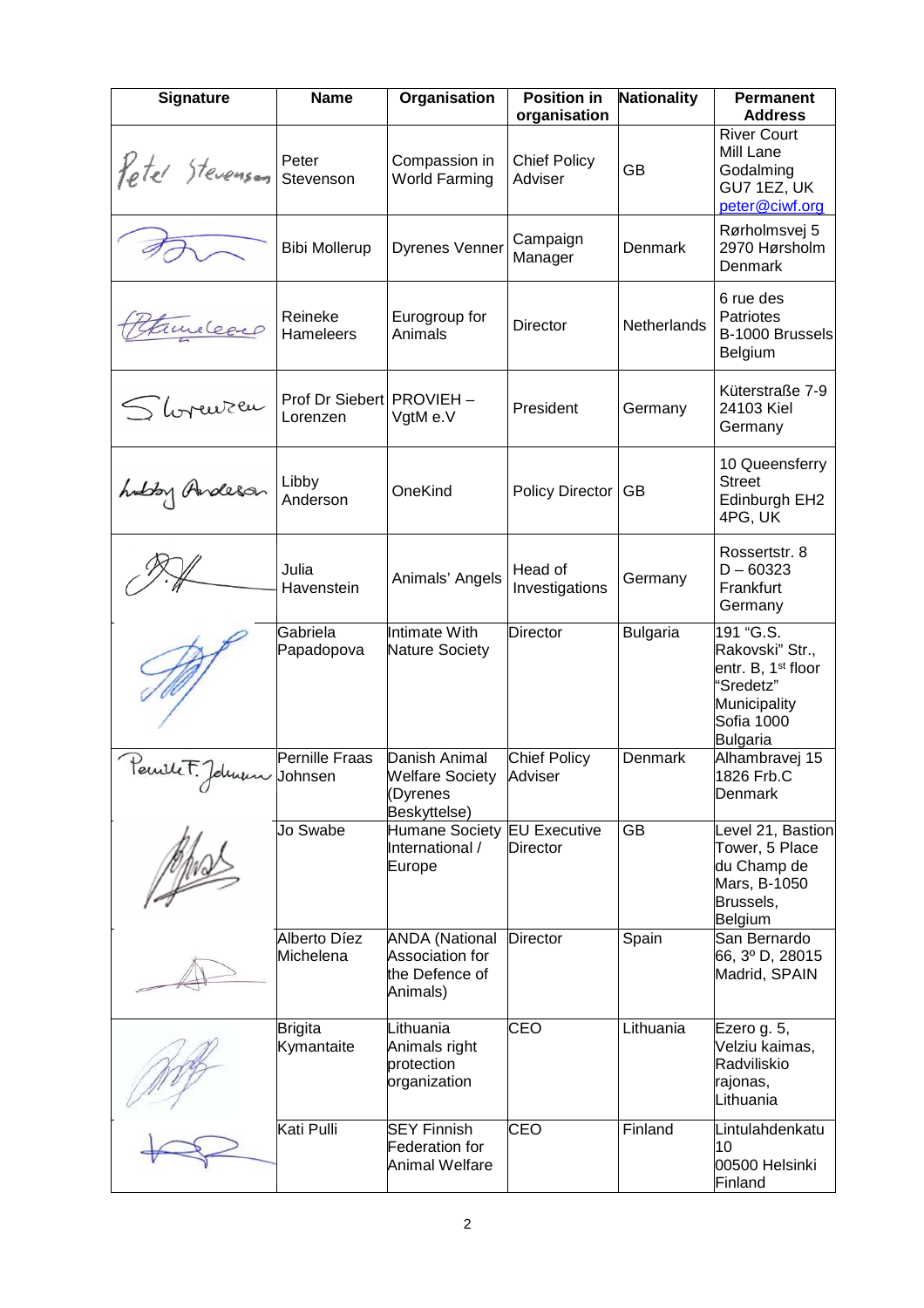| <b>Signature</b> | <b>Name</b>           | Organisation                                               | <b>Position in</b><br>organisation      | <b>Nationality</b> | <b>Permanent</b><br><b>Address</b>                                                                              |
|------------------|-----------------------|------------------------------------------------------------|-----------------------------------------|--------------------|-----------------------------------------------------------------------------------------------------------------|
|                  | Cecilia Mille         | Djurens Rätt                                               | International<br>Affairs<br>Manager     | Sweden             | Box 171 32, SE-<br>104 62<br>Stockholm,<br>Sweden                                                               |
| 6. Luccolo       | Ghislain<br>Zuccolo   | Protection<br>mondiale des<br>animaux de<br>ferme (PMAF)   | <b>Directeur</b><br>Général             | France             | 176 Avenue<br>André Malraux,<br>BP 80242 57006<br><b>METZ Cedex 1</b>                                           |
|                  | Mahi<br>Klosterhalfen | Albert<br>Schweitzer<br>Stiftung für<br>unsere Mitwelt     | Geschäftsführe Germany<br>nder Vorstand |                    | <b>Dircksenstraße</b><br>47<br>D-10178 Berlin<br>Germany                                                        |
|                  | Margreet<br>Steendijk | Eyes on Animals Senior                                     | Inspector and<br>Trainer                | Netherlands        | PO Box 59504,<br>1040LA,<br>Amsterdam<br><b>Netherlands</b>                                                     |
| Michalic         | Dita<br>Michalickova  | Society for<br>Animals-<br>Spolecnost pro<br>zvirata       | Chairperson                             | Czech<br>Republic  | Michelska 5<br>150 00 Praha<br>Czech Republic                                                                   |
|                  | Iris<br>Baumgärtner   | Tierschutzbund<br>Zürich   Animal<br>Welfare<br>Foundation | Project<br>Manager                      | Germany            | Schulhausstr.<br>27, Burgstr. 106<br>CH-8600<br>Switzerland  <br>Dübendorf<br>DE-60389-<br>Frankfurt<br>Germany |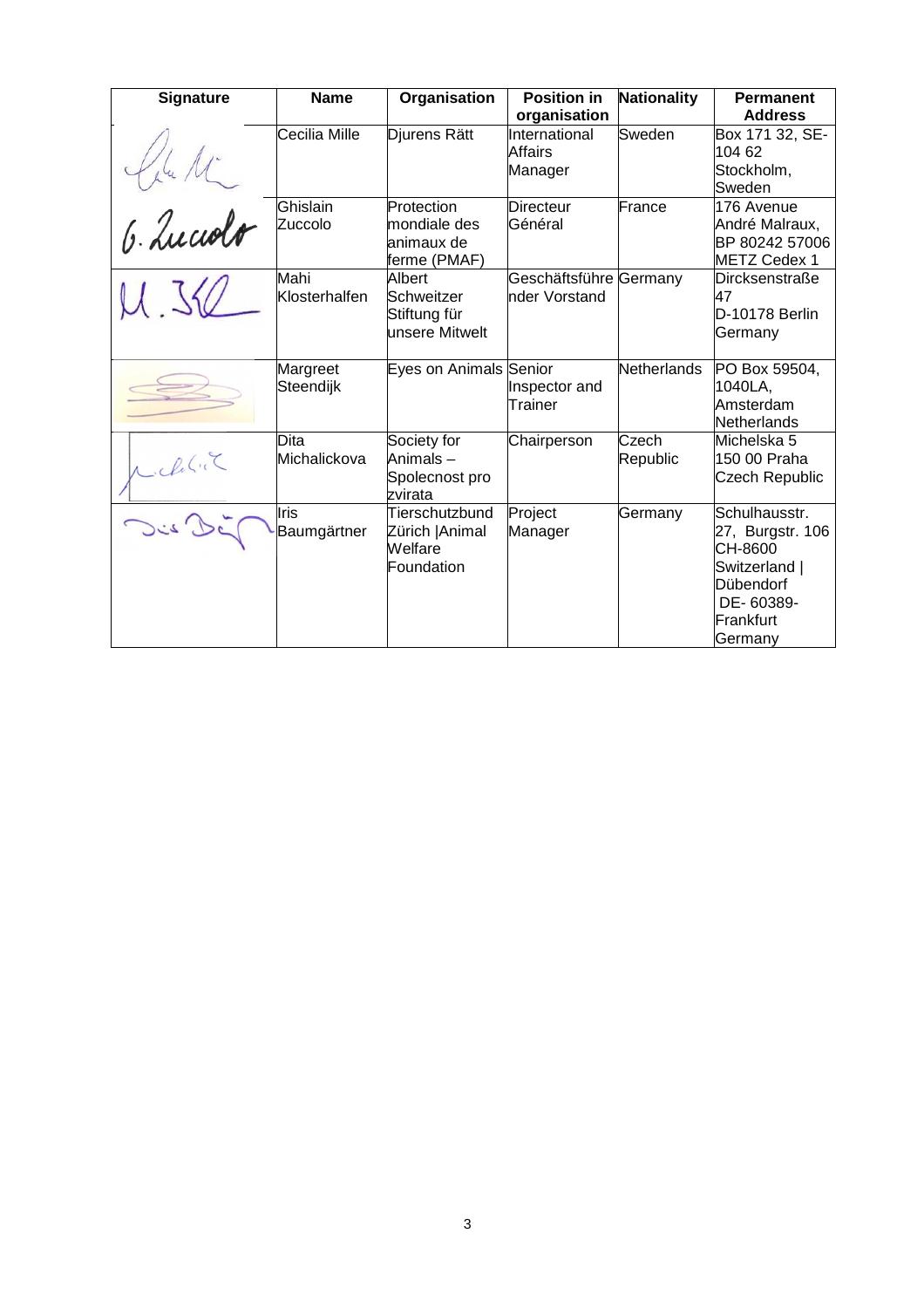# **Supporting information**

### **Principal welfare and health problems affecting EU dairy cows**

In 2009 the European Food Safety Authority (EFSA) conducted a major review of the scientific literature on dairy cow health and welfare. EFSA produced a Scientific Report, four Scientific Opinions on different aspects of dairy cow health and welfare and an overall Scientific Opinion that integrates conclusions and recommendations from the scientific report with the outcomes from the four separate scientific opinions.<sup>i</sup>

EFSA is the body that at the EU level is responsible for providing scientific opinions on the health and welfare of animals. EFSA was established by Regulation (EC) NO 178/2002 of the European Parliament and of the Council laying down the general principles and requirements of food law, establishing the European Food Safety Authority and laying down procedures in matters of food safety. Article 22 of Regulation 178/2002 states that the mission of EFSA includes the provision of scientific opinions relating to animal health and welfare.





### **Zero-grazing**

Many EU dairy cows are 'zero-grazed' i.e. they have no or very limited access to pasture. Scientific research shows that such limited access to pasture has a detrimental impact on the health and welfare of dairy cows. In their overall Scientific Opinion EFSA stated, in what they characterized as a high priority conclusion, that "If dairy cows are not kept on pasture for parts of the year, i.e. they are permanently on a zero-grazing system, there is an increased risk of lameness, hoof problems, teat tramp, mastitis, metritis, dystocia, ketosis, retained placenta and some bacterial infections." ii

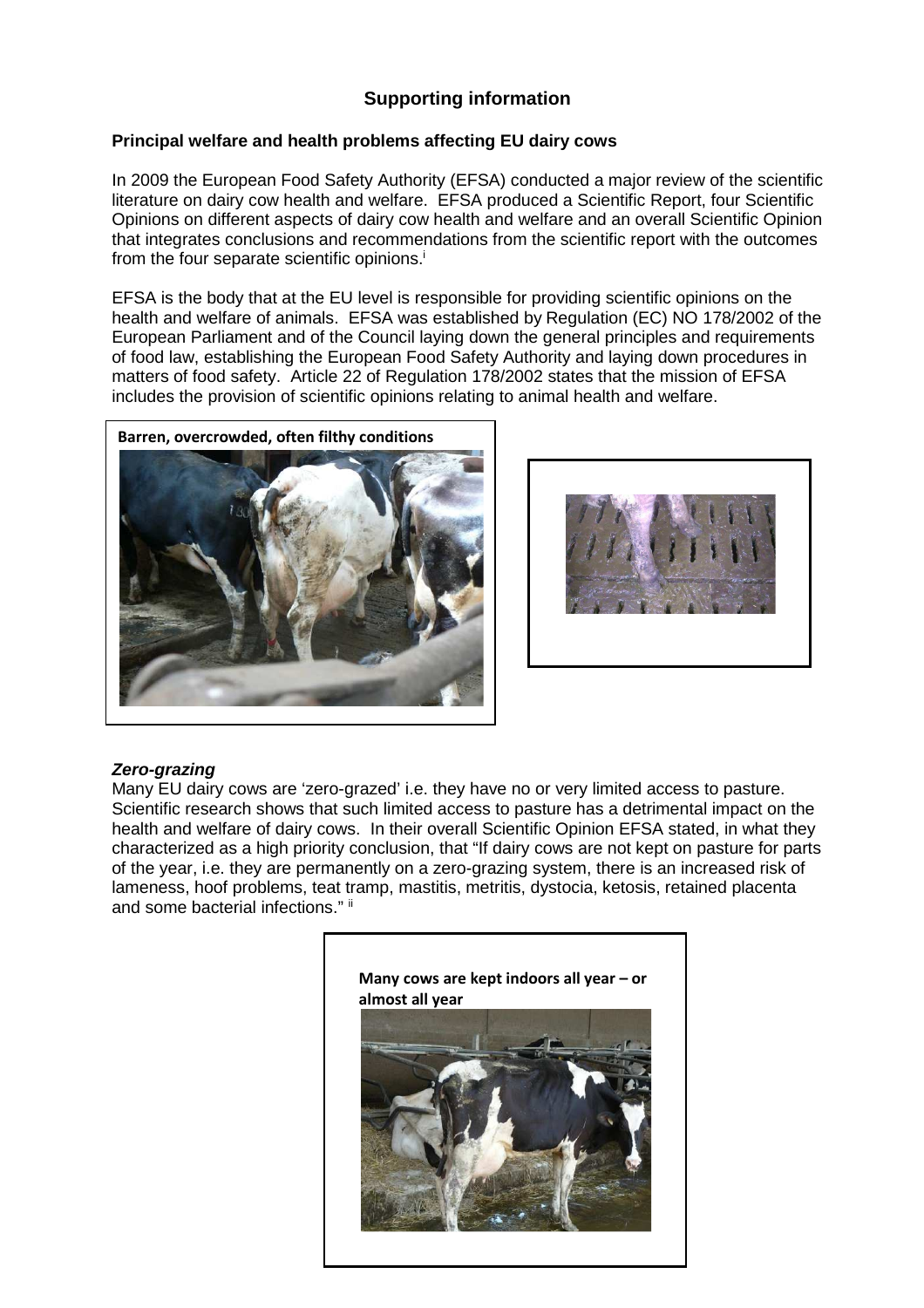Access to pasture is also important to enable cows to engage in their normal behaviours which EFSA identifies as including:

- exercise which is needed for normal bone and muscle development
- foraging which accounts for a large proportion (up to 80%) of the daily activity of cows kept in a semi-natural situation. EFSA states that "In the absence of an appropriate foraging environment, welfare can be poor".
- the investigation and manipulation of their environment. Cows have a natural tendency to explore their environment and they show a fair amount of curiosity.
- appropriate social interactions.

Cows cannot properly carry out these behaviours when they have limited access to pasture. In a high priority recommendation EFSA stated that "When possible, dairy cows and heifers should be given access to well managed pasture or other suitable outdoor conditions, at least during summer time or dry weather".iii

### **High milk yields**

Many of today's dairy cows are bred for very high milk yields. A beef cow will produce around 1,000 litres of milk for her calf during her 10 month lactation. In contrast EU dairy cows have been pushed through genetic selection to an average yield of around 6,600 litres per annum. However, the highest yielding cows are now producing around 10,000 litres or more per annum.

Animals bred for such high milk yields are vulnerable to poor welfare and reduced lifespan. EFSA's overall Scientific Opinion contains high priority conclusions stressing that:

- "Long term genetic selection for high milk yield is the major factor causing poor welfare, in particular health problems, in dairy cows", and
- "The genetic component underlying milk yield has also been found to be positively correlated with the incidence of lameness, mastitis, reproductive disorders and metabolic disorders".iv

EFSA also concluded "Excessive or prolonged negative energy balance in dairy cows is more likely to occur in the highest producing animals and has been found to be associated with reduced fertility, digestive, metabolic and infectious disease, especially mastitis". Cows in negative energy balance lose excessive amounts of body condition.

In addition EFSA stated that "with increasing production cows need to spend more time eating and thus have less time available for other activities, and may not be able to allocate time enough to fulfill their need for important activities such as resting". $\mathrm{v}$ 



**Pressures on high yielding cows are so great that many are utterly worn out after just three or four milk cycles and are prematurely culled**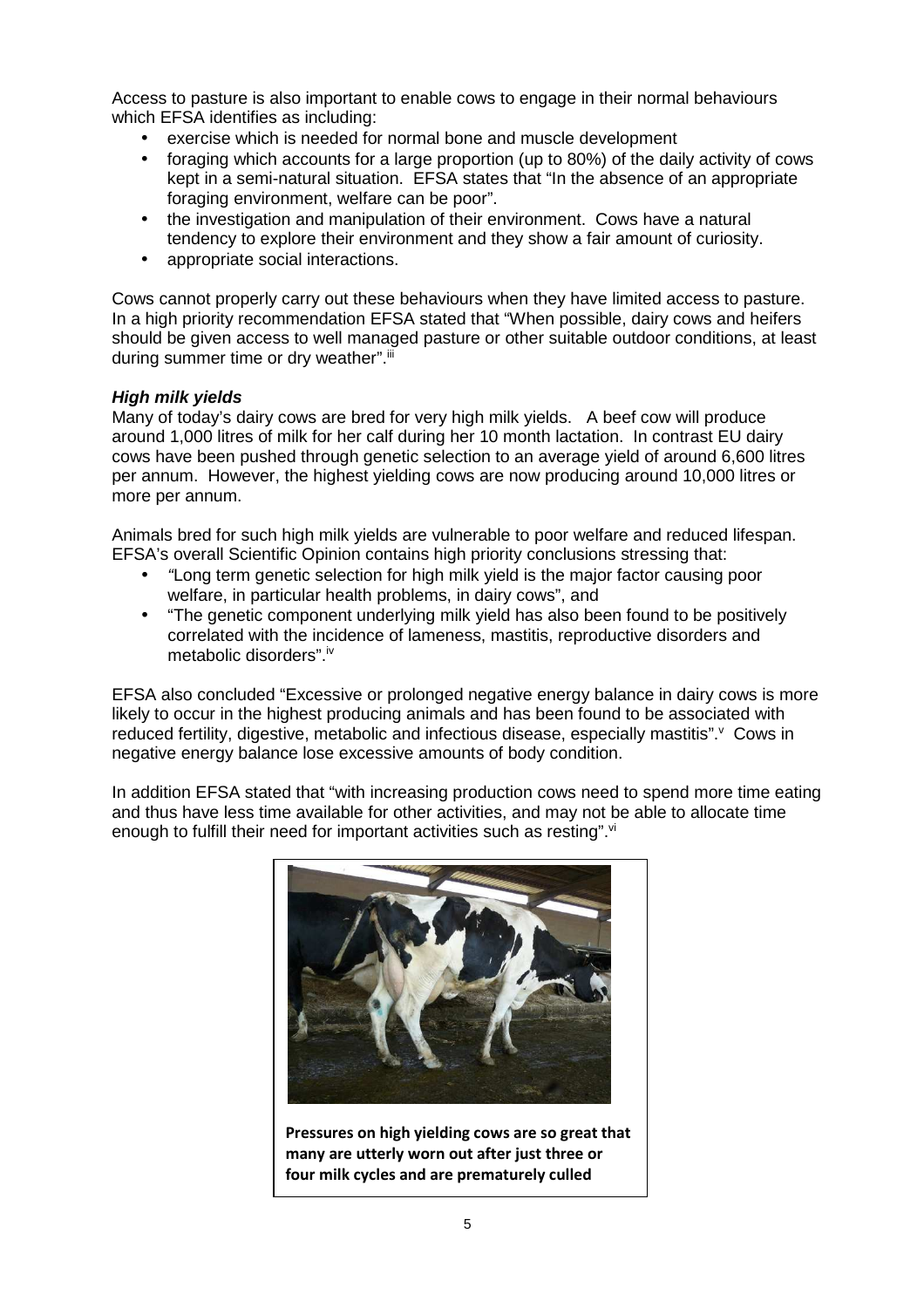While these problems can to some degree be addressed by good management and nutrition, cows bred for high yields are at substantially increased risk of suffering from health disorders and it cannot be assumed that these can regularly be prevented by management practices. Moreover, EFSA has pointed out that the management practices needed to tackle these problems "may themselves reduce animal welfare e.g. high-starch grain-based diets and minimal grazing".<sup>vii</sup>

EFSA's point about the potential adverse impact of high-starch grain-based diets is important. High yielding cows cannot sustain these yields on grass alone. In order to provide for their nutritional needs, their diet is supplemented by cereals. However, high levels of cereals in relation to fibre can lead to digestive problems including excessive fermentation in the rumen and acidosis as well as to laminitis and high herd culling rates.

### **Lameness**

EFSA indentifies foot and leg disorders as the major welfare problem for dairy cows in terms of incidence and magnitude of adverse effect. Viii The European Animal Welfare Platform (EAWP), a European Commission sponsored project, states that the incidence of lameness on dairy farms across the EU varies, with a producers' estimate of 5-10%. However, EAWP states that independent assessment indicates a figure closer to 25-30% on many farms. $i$  x EFSA states that the majority of estimates of lameness are within the range 20 to 25%.<sup>x</sup> EFSA notes that there has been no reduction in the prevalence of lameness in the last 20 years. $x_i$ 

EFSA points out that "Most lame cows are in pain and have greater difficulty in coping with their living conditions than non-lame cows because of the effects of the foot or leg disorder on walking, lying comfort, standing up and avoidance behaviour. Lame cows are more likely to become subordinate...and to develop mastitis and metabolic disease". <sup>xii</sup>

### **Mastitis**

Mastitis is a common, painful disease caused by multiple factors. It is a major source of pain for affected cows. EFSA states that mastitis remains a major challenge to the dairy industry and estimates that the incidence of clinical mastitis for the different EU Member States varies between 20-35% cows per herd per year.<sup>xiii</sup>

### **Cubicles**

Cubicles are the most common form of housing for dairy cows. A number of welfare problems can arise in cubicles. EFSA concludes that if cubicles are too narrow, movement difficulties and teat trampling may occur.<sup>xiv</sup> The body length of cows has increased over the years; some older cubicles are too short for today's large cows. This forces them to lie or stand with their back legs in the passageway. If the lying area in the cubicles does not provide a suitable surface cows can suffer sores and abrasions.



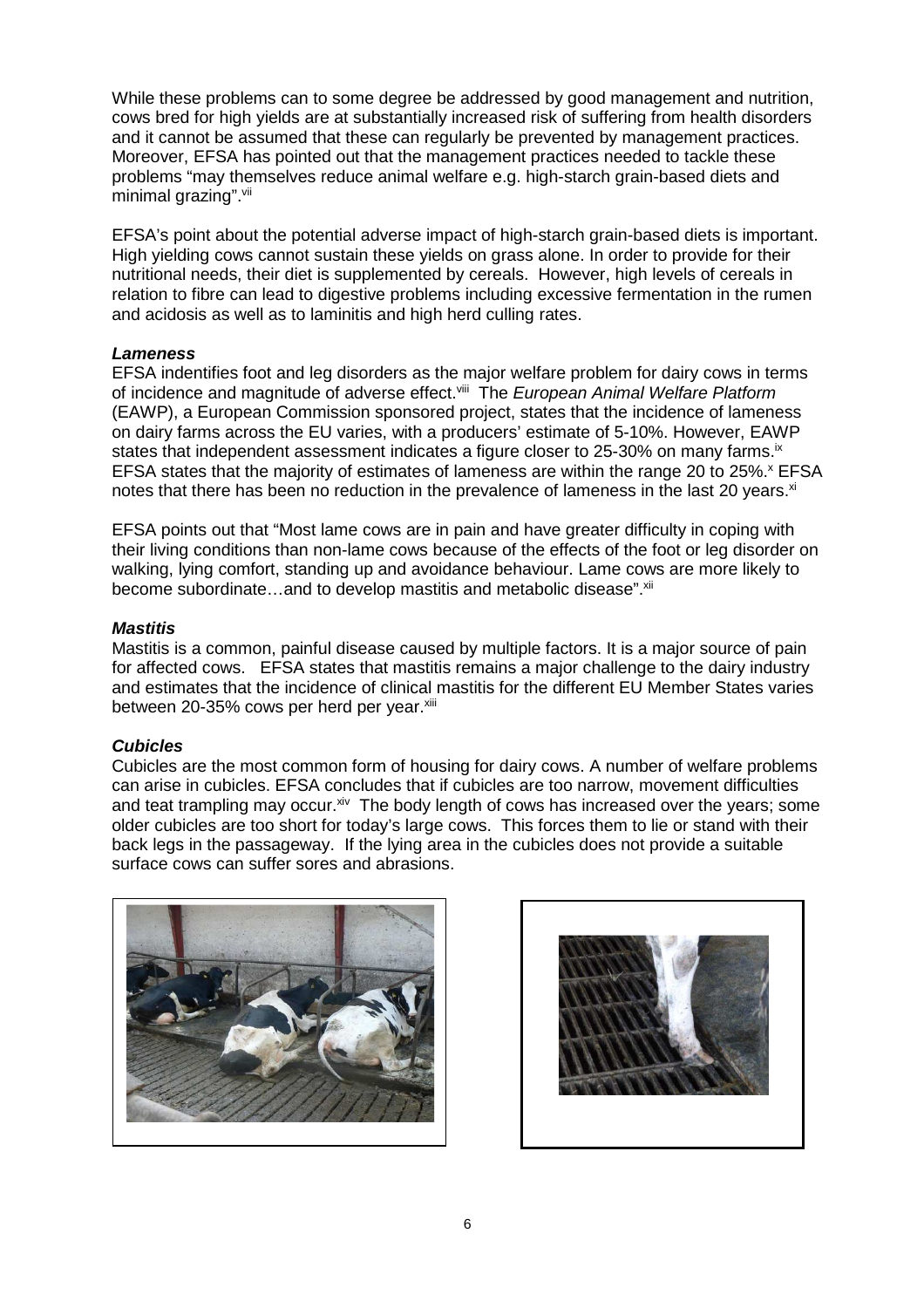Cows go through a sequence of movements for lying down and getting up, which may not be possible or may be difficult and protracted if the design of the cubicles is poor. In some cases cows may collide with the housing equipment during lying down; this can result in injuries.

### **Tethering**

In some Member States including Germany many cows are tethered indoors for most or all of the year; sometimes they are tethered 24 hours a day all year round.





## **Legal position regarding the welfare of dairy cows**

The European Commission has recently stated<sup>xy</sup> that, although there is no species-specific EU Directive on the welfare of dairy cows, their welfare is covered by two important, connected pieces of legislation:

- Council Directive 98/58 concerning the protection of animals kept for farming purposes; this applies to the welfare of all farmed animals and is often referred to as the General Farm Animals Directive
- the Recommendation concerning cattle adopted by the Standing Committee of the European Convention for the Protection of Animals Kept for Farming Purposes.<sup>xvi</sup> The Commission points out that since the EU has ratified the European Convention, the Recommendation concerning cattle "is legally binding to the Member States. The provisions laid down in the recommendation shall thus be applied on dairy holdings within the EU."

### **Directive 98/58**

Article 3 sets out the Directive's core principle. It requires Member States to "make provision to ensure that the owners or keepers take all reasonable steps to ensure the welfare of animals under their care and to ensure that those animals are not caused any unnecessary pain, suffering or injury".

This places the following legal duties on Member States and, in turn on the owners and keepers of dairy cows. Member States must ensure that owners and keepers take all reasonable steps to:

- 1. ensure the welfare of dairy cows under their care
- 2. ensure that those dairy cows are not caused any unnecessary pain
- 3. ensure that those dairy cows are not caused any unnecessary suffering
- 4. ensure that those dairy cows are not caused any unnecessary injury.

Scientific research helps us understand what should be taken into account when assessing each of these factors. The Commission has stressed that "the necessary scientific assessment of dairy cow welfare has been performed by the European Food Safety Authority (EFSA) on request by the Commission and these data have been published in several opinions on dairy cows".<sup>xvii</sup>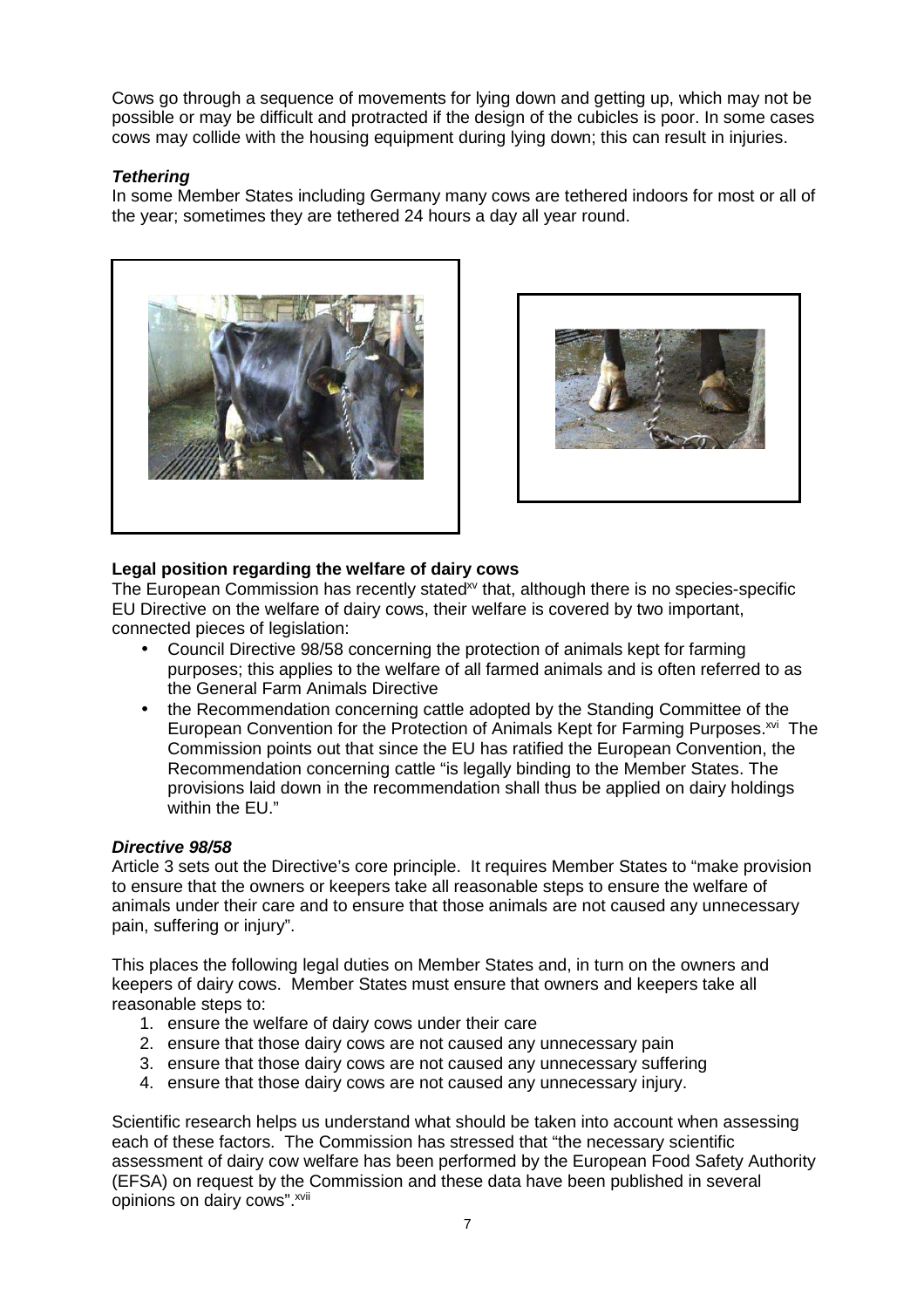Article 3 is a demanding provision in that it requires owners and keepers not just to take reasonable steps but to take "all" reasonable steps. Further, owners and keepers must "ensure" dairy cows' welfare and "ensure" that they are not caused any unnecessary pain, suffering or injury.

#### **Recommendation concerning cattle adopted by the Standing Committee of the European Convention (the 'Recommendation')**

The Commission recognises that the Recommendations made under the European Convention are a binding part of EU law where they use the word "shall" (rather than "should").<sup>xviii</sup>

However, even the Recommendations that use "should" are relevant in that they help interpret Article 3 of Directive 98/58. Farmers who ignore a Recommendation that uses "should" may find it difficult to demonstrate that they have taken all reasonable steps to ensure the welfare of cows under their care or to ensure that they are not caused unnecessary pain, suffering or injury.

#### **Commission's failure to take effective steps to safeguard the welfare of dairy cows**

Compassion in World Farming (Compassion) has written to the Commission on a number of occasions (details below) requesting them to take steps to address the poor welfare experienced by a substantial proportion of EU dairy cows. Compassion asked the Commission to propose species-specific legislation on the welfare of dairy cows or to press the Member States to enforce Directive 98/58/EC and the Recommendation concerning cattle adopted by the Standing Committee of the European Convention. Compassion has also requested the Commission to play a leadership role in bringing together the industry and the Member States to devise a strategy for improving the welfare of dairy cows and a plan for implementing that strategy. Compassion has asked the Commission to develop a multistakeholder initiative in which retailers, farmers, scientists and animal welfare organisations work together to enhance dairy welfare.

The Commission has not taken any of these steps or any other steps to address the poor welfare of dairy cows.

As indicated above, Compassion has written to the Commissioner or Commission officials urging them to address the poor welfare of dairy cows on several occasions:

- 23 November 2011
- 31 January 2012
- 9 March 2012
- 23 April 2012
- 6 December 2012
- 31 January 2013
- 27 January 2014

On 23 October 2013 a petition signed by 250,000 EU citizens was presented to the Commission. The petition was organised by the Supporting Better Dairy coalition between Compassion, Ben and Jerry's and the World Society for the Protection of Animals. The petition called on the Commission to propose a Directive on the welfare of dairy cows.

In response to the petition Commissioner Borg, in a letter dated 16 December 2013, said "the Commission is currently not going to propose any new animal welfare legislation for specific animal species. Rather the Commission is now focusing on the enforcement of existing legislation which was identified as one of the major problems during the assessment of the situation within the EU prior to the adoption of the EU Animal Welfare Strategy 2012-2015."

As indicated above, the Commission has taken no effective steps to improve enforcement of the existing legislation i.e. the General Farm Animals Directive (98/58).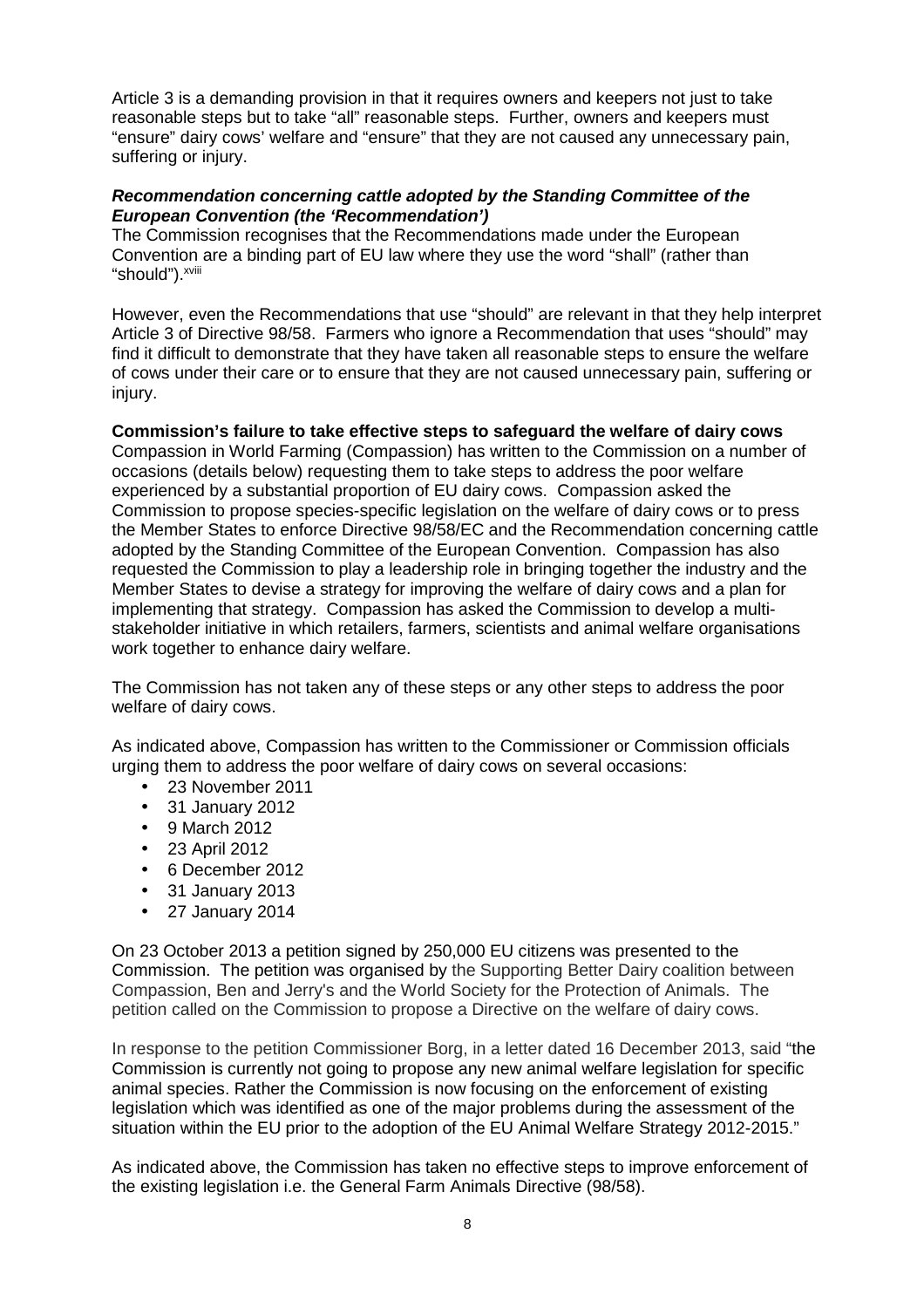There are a number of reports and other documents on which the Commission could rely in identifying the principal welfare problems affecting dairy cows and devising strategies for tackling these problems. These include the following:

- In 2009 the European Food Safety Authority (EFSA) produced a Scientific Report on the welfare of dairy cows and five Scientific Opinions on different aspects of dairy cow welfare.<sup>xix</sup> In addition, in 2012 EFSA published a Scientific Opinion on the use of animal-based measures to assess the welfare of dairy cows. $x^2$
- The EU Welfare Quality project has produced detailed protocols for assessing the welfare of cattle.<sup>xxi</sup> These protocols not only allow a thorough assessment of welfare to be carried out but also are of great assistance in identifying the key issues that need to be given consideration when thinking about the welfare of dairy cows.
- The European Animal Welfare Platform (EAWP) has produced a strategic approach document on cattle welfare which includes both an inventory of key welfare issues and roadmaps for addressing them.<sup>xxii</sup>

All the above reports were funded by the Commission. It is arguably a waste of taxpayers' money to commission this work and then to make no real use of it to improve dairy welfare.

http://www.efsa.europa.eu/en/efsajournal/doc/1140.pdf

l

 $x_i$  Ibid

i Scientific Opinion of the Panel on Animal Health and Welfare on a request from European Commission on the overall effects of farming systems on dairy cow welfare and disease. The EFSA Journal (2009) 1143, 1-38 http://www.efsa.europa.eu/en/efsajournal/doc/1143.pdf

Scientific Opinion of the Panel on Animal Health and Welfare on a request from the Commission on the risk assessment of the impact of housing, nutrition and feeding, management and genetic selection on leg and locomotion problems in dairy cows. The EFSA Journal (2009) 1142, 1-57

http://www.efsa.europa.eu/en/efsajournal/doc/1142.pdf Scientific Opinion of the Panel on Animal Health and Welfare on a request from the Commission on the risk

assessment of the impact of housing, nutrition and feeding, management and genetic selection on udder problems in dairy cows. The EFSA Journal (2009) 1141, 1-60 http://www.efsa.europa.eu/en/efsajournal/doc/1141.pdf Scientific Opinion of the Panel on Animal Health and Welfare on a request from the Commission on the risk assessment of the impact of housing, nutrition and feeding, management and genetic selection on metabolic and reproductive problems in dairy cows. The EFSA Journal (2009) 1140, 1-75

Scientific Opinion of the Panel on Animal Health and Welfare on a request from the Commission on the risk assessment of the impact of housing, nutrition and feeding, management and genetic selection on behaviour, fear and pain problems in dairy cows. The EFSA Journal (2009) 1139, 1-68 http://www.efsa.europa.eu/en/efsajournal/doc/1139.pdf

Scientific report of EFSA prepared by the Animal Health and Animal Welfare Unit on the effects of farming systems on dairy cow welfare and disease. Annex to the EFSA Journal (2009) 1143, 1-284 http://www.efsa.europa.eu/en/efsajournal/doc/1143r.pdf

EFSA Panel on Animal Health and Welfare (AHAW) Scientific Opinion on the use of animal-based measures to assess welfare of dairy cows. EFSA Journal EFSA Journal 2012; 10(1):2554. [81 pp.]

doi:10.2903/j.efsa.2012.2554. http://www.efsa.europa.eu/en/efsajournal/doc/2554.pdf

ii Scientific Opinion of the Panel on Animal Health and Welfare on a request from European Commission on welfare of dairy cows. The EFSA Journal (2009) 1143, 1-38.

iii Ibid iv Ibid

v Ibid

vi Scientific report of EFSA prepared by the Animal Health and Animal Welfare Unit on the effects of farming systems on dairy cow welfare and disease. Annex to the EFSA Journal (2009) 1143, 1-284 http://www.efsa.europa.eu/en/efsajournal/doc/1143r.pdf

vii *Ibid* 

viii Scientific Opinion of the Panel on Animal Health and Welfare on a request from European Commission on welfare of dairy cows. The EFSA Journal (2009) 1143, 1-38.

ix European Animal Welfare Platform: beef and dairy production strategic approach documents.

http://www.animalwelfareplatform.eu/documents/EAWPStrategicApproachDocumentsBeefandDairyProduction.pdf x Scientific report of EFSA prepared by the Animal Health and Animal Welfare Unit on the effects of farming systems on dairy cow welfare and disease. Annex to the EFSA Journal (2009) 1143, 1-284 http://www.efsa.europa.eu/en/efsajournal/doc/1143r.pdf